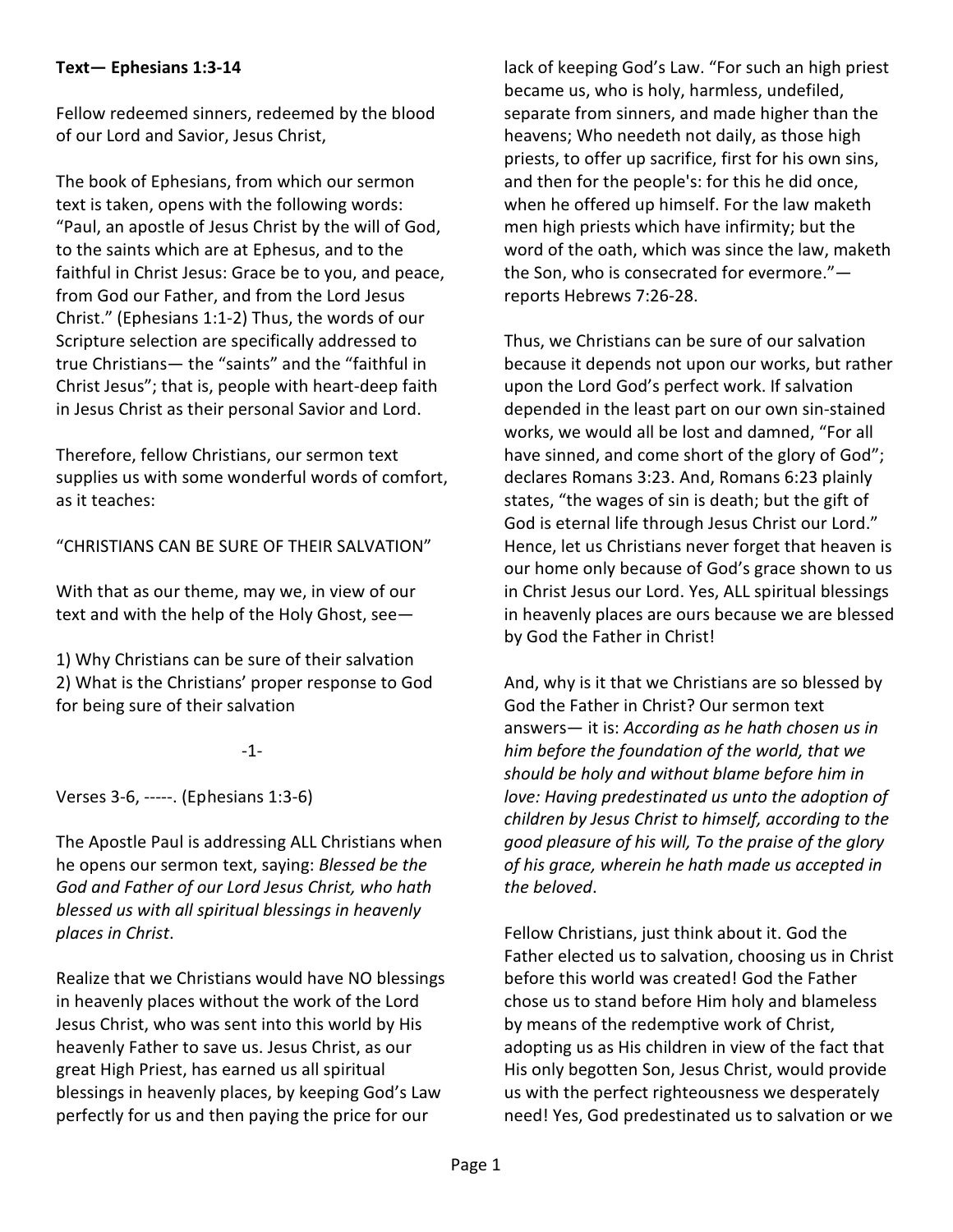would be lost and damned; and, it happened because of the saving work which would be and was accomplished in time by God's only begotten Son, Jesus Christ. Galatians 4:4-5 states the case, for we read, "when the fulness of the time was come, God sent forth his Son, made of a woman, made under the law, To redeem them that were under the law, that we might receive the adoption of sons." Indeed, Jesus Christ is God's only begotten Son, who kept the Law perfectly for us and paid for our lack of keeping it by shedding His holy and precious blood while nailed to the tree of the cross, that we might be God's adopted children. "For ye are all the children of God by faith in Christ Jesus. For as many of you as have been baptized into Christ have put on Christ. There is neither Jew nor Greek, there is neither bond nor free, there is neither male nor female: for ye are all one in Christ Jesus."— declares Galatians 3:26-28.

God hath made us accepted in His only begotten Son, His well beloved Son, "For he hath made him to be sin for us, who knew no sin; that we might be made the righteousness of God in him."— relates 2 Corinthians 5:21. Accordingly, all thanks and praise be to God the Father for His grace shown to us in our Lord and Savior, Jesus Christ. Take it to heart that we Christians can be sure of our salvation since God Himself has chosen us, adopted us, and seen to it that we are accounted holy in His sight for Jesus' sake.

Verse 7, -----. (Ephesians 1:7)

Fellow Christians, notice again our dependance on the merits of our Lord and Savior, Jesus Christ, for *we have redemption through his blood, the forgiveness of sins, according to the riches of* God's *grace*. It's as 1 John 4:9-10 also informs us, where we read, "In this was manifested the love of God toward us, because that God sent his only begotten Son into the world, that we might live through him. Herein is love, not that we loved God, but that he loved us, and sent his Son to be the propitiation for our sins." Yes, God lovingly sent His only begotten Son into the world as the slaughtersacrifice for our sins! No other blood could pay for

sins, "For it is not possible that the blood of bulls and of goats should take away sins."— declares Hebrews 10:4. But, in 1 John 1:7 we learn, "the blood of Jesus Christ [God's] Son cleanseth us from all sin." Oh beloved, we can be sure of our salvation because Jesus has paid for ALL of our sins in full; and, God the Father has therefore graciously and fully forgiven us our sins, for Jesus' sake.

Verses 8 & 9, -----. (Ephesians 1:8-9)

God's rich grace in Christ, providing us the full forgiveness of our sins, is that *Wherein he hath abounded toward us in all wisdom and prudence; Having made known unto us the mystery of his will, according to his good pleasure which he hath purposed in himself*.

Think about it. God's divine justice had to be satisfied; and, God graciously saw to it that His divine justice was fully satisfied by sending His only begotten Son into the world to keep the Law perfectly for all people and to pay for all the sins of all people. Such is the height of true Godly wisdom and the proper application of the same to obtain the desired results. Furthermore, God made known unto us the mystery of His perfect plan of salvation according to His own good pleasure and will. Oh, God's gracious will to save us sinners is truly amazing, for He carried it out. Thus, Christians can be sure of their salvation.

Verses 10 & 11, -----. (Ephesians 1:10-11)

Observe that in God the Father's perfect plan of salvation for those chosen in Christ before the foundation of the world, all took place in time with Christ keeping the Law perfectly and then shedding His holy blood in payment for all sins of all people, *That in the dispensation of the fulness of times he might gather together in one all things in Christ, both which are in heaven, and which are on earth; even in him*.

Accordingly, when the time was just right, God in His perfect wisdom sent His only begotten Son,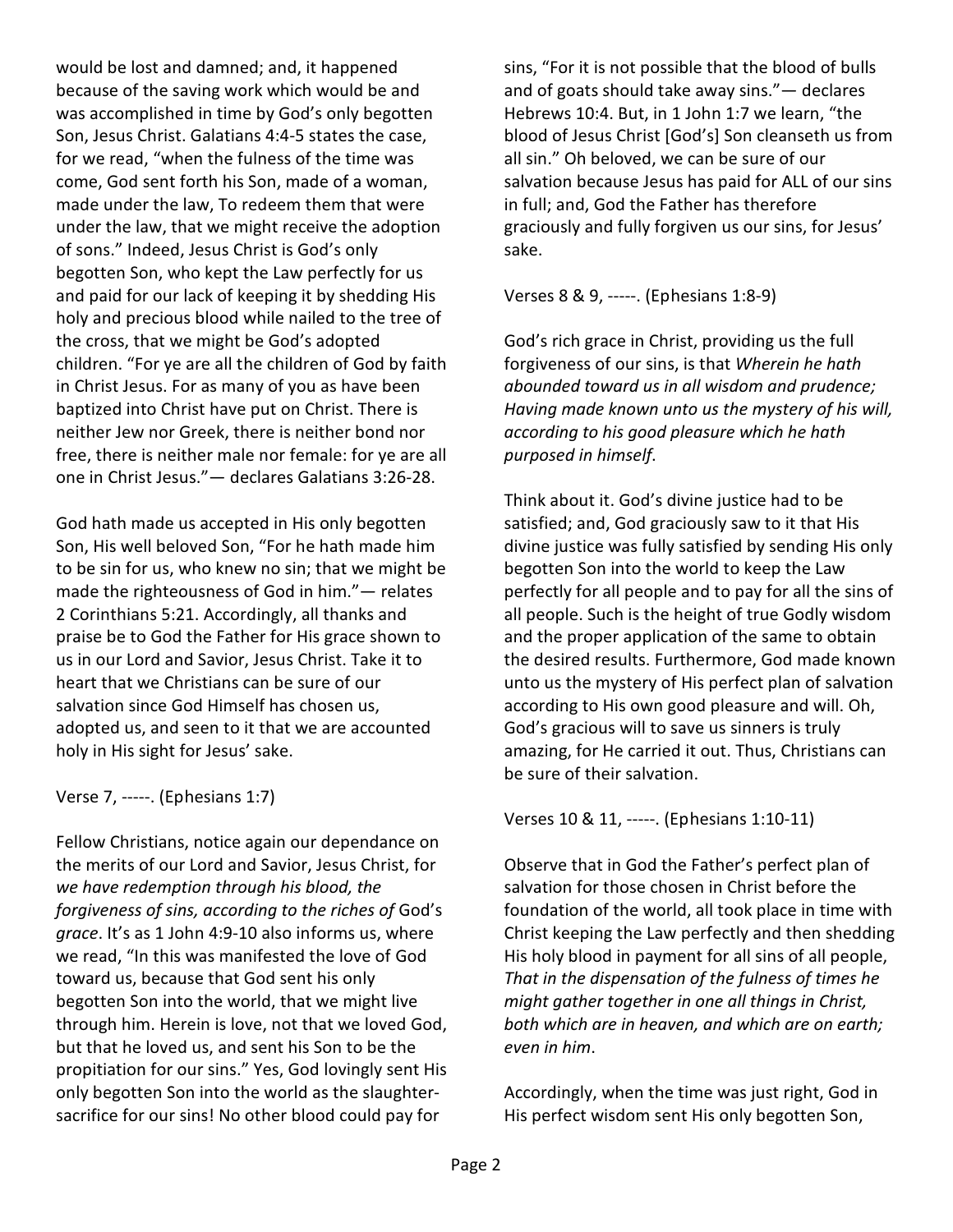Jesus Christ, into the world to redeem the world, that all the believers – all those whom God chose and gifted with faith in the Messiah, the Christ – might be gathered together into that one body, the Holy Christian Church, whether they were believers whose souls were already gone to heaven or believers yet on earth, they would be perfectly united in Christ. Yes, Ephesians 1:22-23 reports that God the Father, "hath put all things under his [that is, Jesus Christ's] feet, and gave him to be the head over all things to the church, Which is his body, the fulness of him that filleth all in all." Hence, Christians can be sure of their salvation since there is but one saving Church, the Holy Christian Church, which is the mystical body of Jesus Christ, our Savior and Lord, for Acts 4:12 plainly states, "Neither is there salvation in any other: for there is none other name under heaven given among men, whereby we must be saved."

My friends, so great is true unity in Christ in heaven and earth, that, "there is joy in the presence of the angels of God over one sinner that repenteth."— as Jesus relates in Luke 15:10.

Fellow Christians, Jesus Christ our Lord and Savior is He, *In whom also we have obtained an inheritance, being predestinated according to the purpose of him who worketh all things after the counsel of his own will*.

Just think of it: our inheritance in heaven awaits us because God our heavenly Father predestinated us thereto as He works all things in accord with His own gracious will. Thus, we Christians can be sure of our salvation.

Fellow Christians, note well that heaven is our INHERITANCE and NOT something we have earned or could earn. God graciously chose us as His own and provided salvation for us by sending His only begotten Son to redeem us. Again and again we see that our salvation is based upon the atoning work of Jesus Christ, our Lord and Savior, "the only begotten of the Father, full of grace and truth." (John 1:14)

Verses 12-14, -----. (Ephesians 1:12-14)

Salvation is the work of our gracious God who sent His only begotten Son, Jesus Christ, into the world to redeem the world, "For God so loved the world, that he gave his only begotten Son, that whosoever believeth in him should not perish, but have everlasting life. For God sent not his Son into the world to condemn the world; but that the world through him might be saved. He that believeth on him is not condemned: but he that believeth not is condemned already, because he hath not believed in the name of the only begotten Son of God."— declares John 3:16-18.

Accordingly, bearing the fact in mind that God graciously does the saving, all of it, having sent His only begotten Son into the world to redeem the world, and having gifted those with faith whom He chose before the foundation of the world; the apostle Paul writes: *That we should be to the praise of his glory, who first trusted in Christ. In whom ye also trusted, after that ye heard the word of truth, the gospel of your salvation: in whom also after that ye believed, ye were sealed with that holy Spirit of promise, Which is the earnest of our inheritance until the redemption of the purchased possession, unto the praise of his glory*.

Yes, salvation provided by God to Paul and his fellow Christians of old and to all later Christians – yea, all Christians of all times – redounds to the glory of God, for whether early Christians or later Christians, FAITH in Jesus Christ as one's personal Savior and Lord is a gracious gift of God, worked by God the Holy Spirit in the hearts of human beings through the Gospel of Christ.

It's as the apostle Paul writes in Romans 1:16-17, Romans 10:17 and Ephesians 2:8-10, for we read, "I am not ashamed of the gospel of Christ: for it is the power of God unto salvation to every one that believeth; to the Jew first, and also to the Greek. For therein is the righteousness of God revealed from faith to faith: as it is written, The just shall live by faith. So then faith cometh by hearing, and hearing by the word of God. For by grace are ye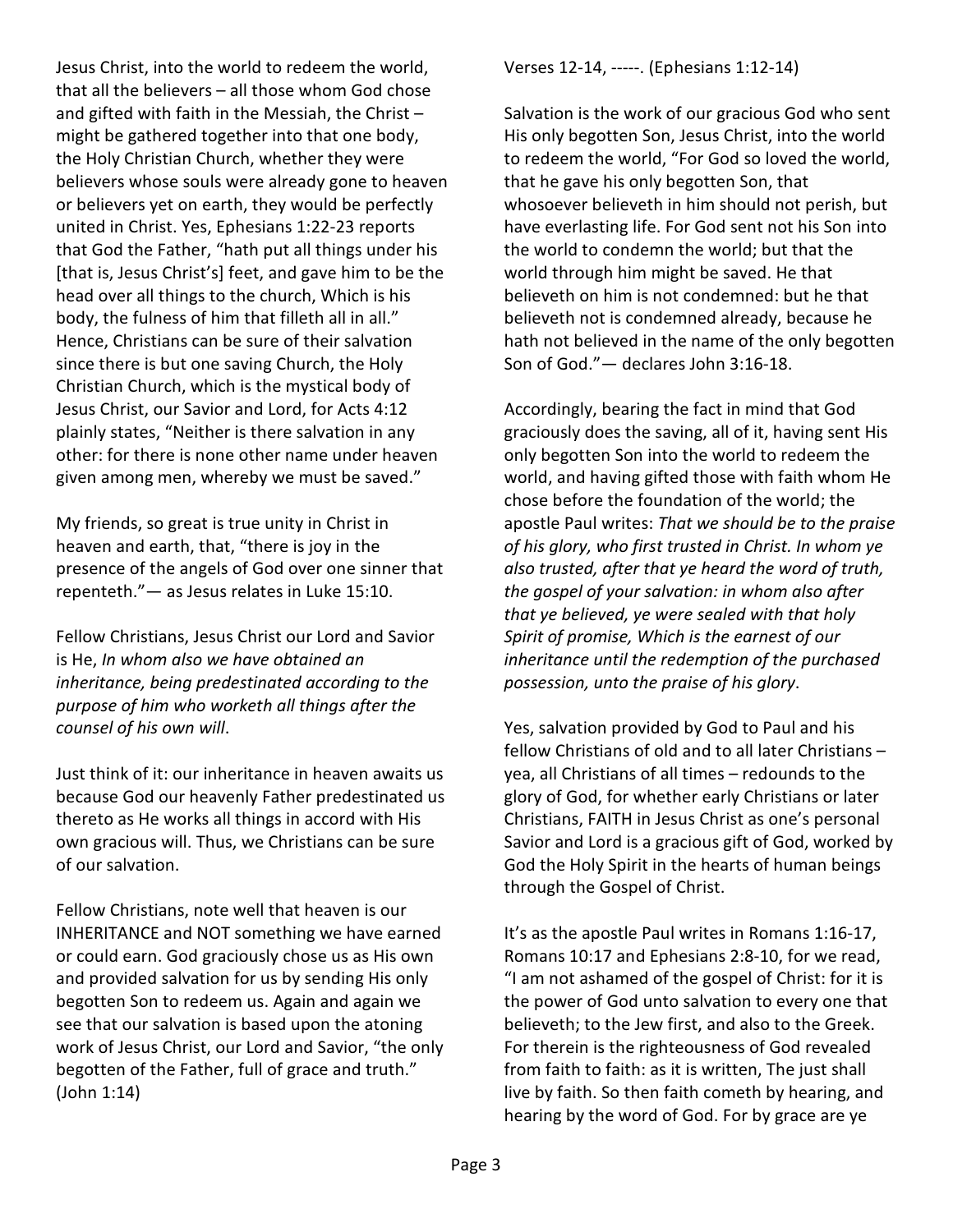saved through faith; and that not of yourselves: it is the gift of God: Not of works, lest any man should boast. For we are his workmanship, created in Christ Jesus unto good works, which God hath before ordained that we should walk in them." So, Christians can be sure of their salvation because GOD DOES THE SAVING, ALL OF IT!

Fellow Christians, think about the fact that we have been *sealed with that holy Spirit of promise, Which is the earnest of our inheritance until the redemption of the purchased possession, unto the praise of his glory*.

Take it to heart that the Holy Spirit, God the Holy Ghost, has sealed us in the faith of Jesus Christ; and, that very Holy Spirit is the earnest – the down payment – on our heavenly inheritance until we reach our perfect home above, unto the praise and glory of God.

The only way we could possibly lose salvation is if we would deliberately and willingly turn from faith in Christ by neglecting the means of grace which God has provided us with and through which He works— His Holy Word and Sacraments. Let us never forget that Jesus Christ, our Lord and only Savior, plainly says to His believing followers, in John 8:31-32, "If ye continue in my word, then are ye my disciples indeed; And ye shall know the truth, and the truth shall make you free."

Furthermore, Romans 8:11-17 clearly states, "if the Spirit of him that raised up Jesus from the dead dwell in you, he that raised up Christ from the dead shall also quicken your mortal bodies by his Spirit that dwelleth in you. Therefore, brethren, we are debtors, not to the flesh, to live after the flesh. For if ye live after the flesh, ye shall die: but if ye through the Spirit do mortify the deeds of the body, ye shall live. For as many as are led by the Spirit of God, they are the sons of God. For ye have not received the spirit of bondage again to fear; but ye have received the Spirit of adoption, whereby we cry, Abba, Father. The Spirit itself beareth witness with our spirit, that we are the children of God: And if children, then heirs; heirs of God, and joint-heirs with Christ; if so be that we suffer with him, that we may be also glorified together." Hence, we Christians, being sealed with the Holy Spirit of promise, are to be led by Him, thereby continuing in the faith of Jesus Christ and being fruitful in the same.

My friends in Christ, we Christians can be sure of our salvation, thanks to our gracious God. Let us be grateful for the Holy Ghost – the Holy Spirit of Christ – who dwells in us, urging us to continue in the Word of God so that we may grow in grace and in the knowledge of our Lord and Savior, Jesus Christ, holding fast to Him in heart-deep faith.

-2-

As we continue to ponder our sermon text, let us see what is the Christians' proper response to God for being sure of their salvation.

Fellow Christians, our proper response to God for being sure of our salvation has been shown to us throughout our sermon text, for we have read: "Blessed be the God and Father of our Lord Jesus Christ, who hath blessed us with all spiritual blessings in heavenly places in Christ"; "to the praise of the glory of his grace"; "that we should be to the praise of his glory"; "unto the praise of his glory." Thus, we see again and again that God is to be PRAISED and GLORIFIED— God is to be WORSHIPED, for such is our proper response to God for being sure of our salvation.

We also observe in our text the three divine Persons of the Holy Trinity: God the Father, God the Son, and God the Holy Spirit. Oh, the three Persons are but the one true God, for we read in Matthew 28:19, "Go ye therefore, and teach all nations, baptizing them in the name of the Father, and of the Son, and of the Holy Ghost." Note well, one NAME but THREE PERSONS— the one true God. Hence, our worship must ONLY be to the one true God and no other, for such is our proper response to God for being sure of our salvation.

Additionally, fellow Christians, our proper response